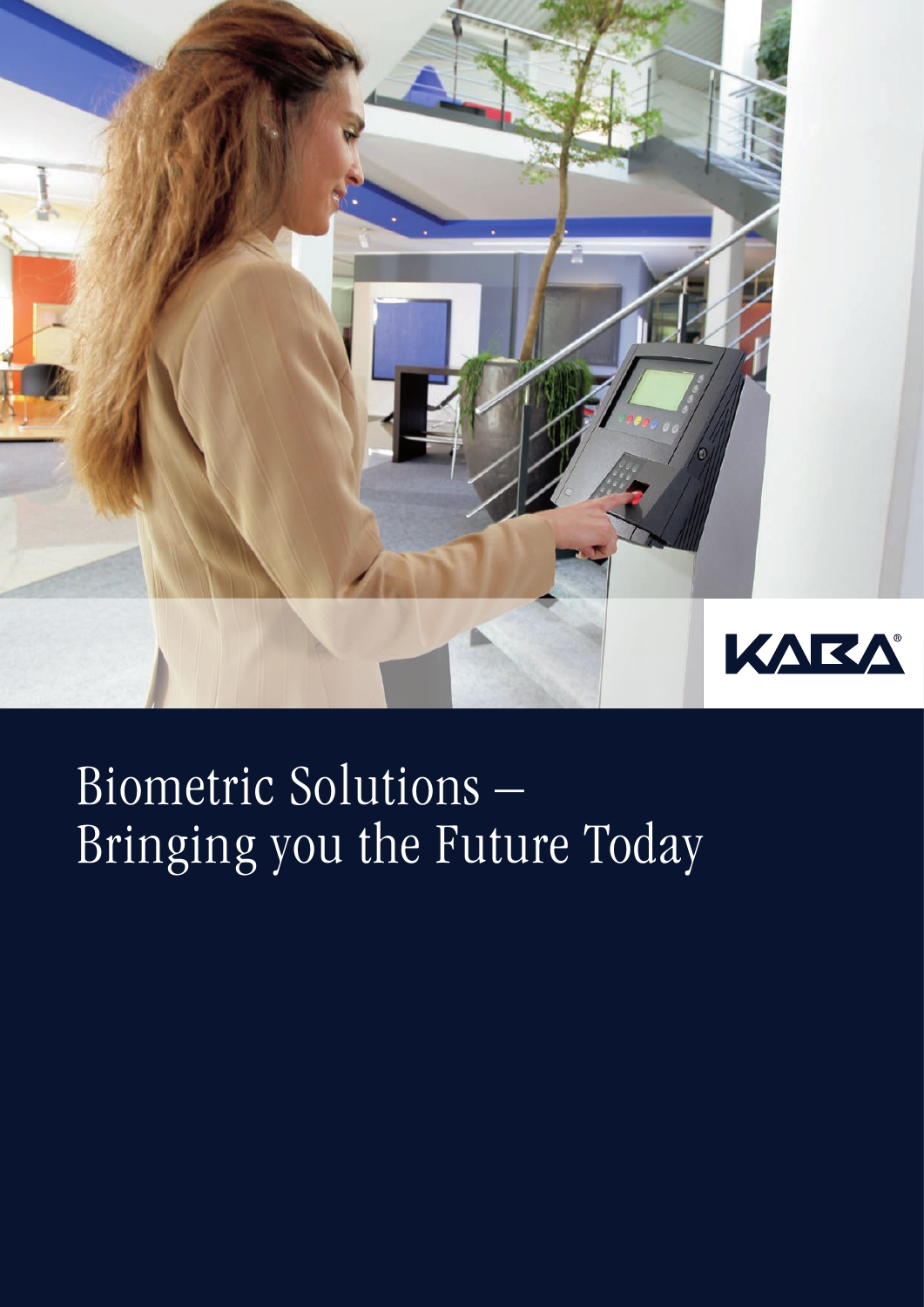## Biometrics in Data Collection



This is true of access control and time recording as well as unambiguous identification for process flows in manufacturing or administration. The decisive arguments in favor of acquiring biometric systems are a simple, comfortable and safe data collection.

**Biometrics is already being used successfully in a wide range of sectors. For example for time recording in the City of Bielefeld hospitals.**

#### **What is Biometrics?**

Biometrics is the science of verifying and establishing the identity of a person through individual physiological features and behavioral traits. These traits are the basis of any type of biometric identification.

#### **Why Biometrics?**

The continuously increasing flow of information puts high demands on the human memory. However, password and PIN have the disadvantage that they can get lost or misplaced.

So what would be better for identification than one's own physiological, biometric traits?

Biometric traits cannot be forgotten, passed on or stolen.

### **Kaba is the trendsetter in data collection and opts for biometrics as a modern alternative.**

It is important to distinguish between the theoretical discussion about biometric traits in personal identity documents and its use in practice. Biometric systems are already being used today successfully in data collection. This is demonstrated by the large number of installations already functioning to the entire satisfaction of our customers.

The fingerprint method is the most widely spread biometric technology. Many of the reservations previously expressed against biometric recognition methods have since been eliminated. Biometrics is gaining acceptance in all industrial sectors.

#### **The Fingerprint Method**

From a variety of different biometric methods, Kaba has decided in favor of fingerprint recognition as the identification method. It is the most universal method with a very high user acceptance in the market.

The fingerprint method can be simply integrated in different terminals as reader module. They can be operated intuitively by user-guidance and have proven their effectiveness for daily use in rough environments. Kaba is already using biometric systems in a wide range of sectors. Some include manufacturing, trade, banking, public authorities, food industry, hospitals, and aviation.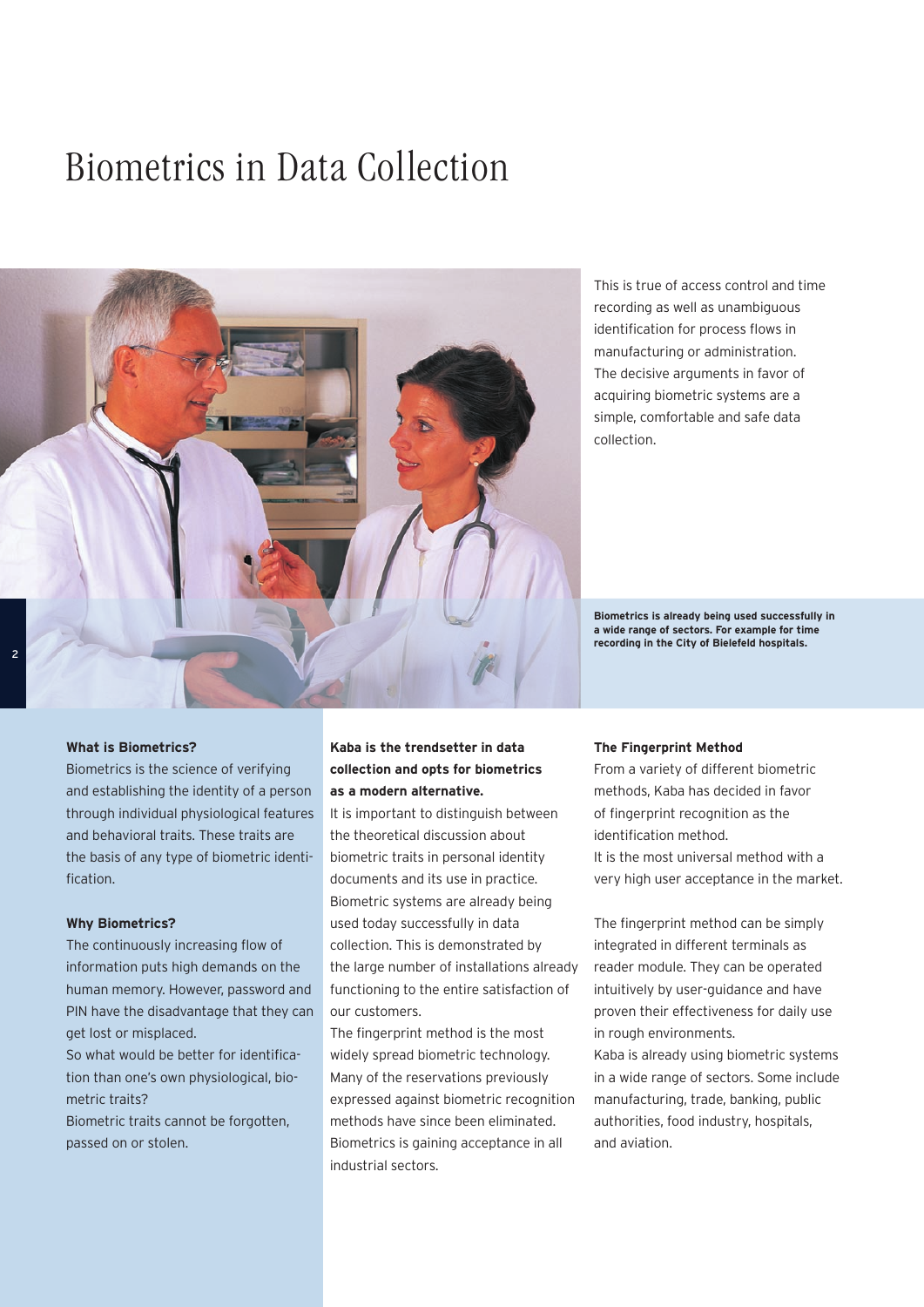## Functioning of the Fingerprint Method



**Digital image of a fingerprint showing the minutiae recognized and used by the system.**



**The minutiae are transformed into a group of figures by means of an algorithm. This means that no images of the fingerprints are stored but pure groups of figures.**



**The careful recording of the fingerprint, which is saved as reference print, ensures a perfect and quick function of the biometric solution.**

### **How does biometric recognition with fingerprints work?**

The concept is easy. A scanner unit generates a digital image of the fingerprint.

The recorded lines of one's finger, such as junctions, end points of print ridges, and minutiae, are transformed into a column of figures with the help of an algorithm. This means that no images of the biological fingerprints are stored but pure groups of figures. The storage medium can be a hard disk, the memory of a terminal, or a chip card.

The algorithm does not allow the template to be reconverted into a biological fingerprint.

During the recognition process, the fingerprint is scanned and compared with the stored template data. This process is called matching.

If the stored reference template matches the scanned fingerprint, the person is positively and legally binding identified.

### **Why is the enrollment of a reference finger so important?**

The most important prerequisite for proper functioning of a biometric solution is the first-time accurate recording of the fingerprint that is stored as a reference.

In practice, any finger can be placed on the sensor's glass surface or simply swiped across the surface.

For safety reasons, a second finger is scanned in case the first finger cannot be read due to an injury.

The PC's self-explaining user interface ensures a simple, accurate enrollment process.

This enrollment process is done once or several times until a high quality fingerprint is obtained.

The better the enrollment of the reference template, the higher the probability that a quick and correct match with a fingerprint produced at the terminal is obtained. The latter can be of lower quality, for example due to placing the finger differently or due to the finger being dirty.

The number (e.g. 5178954) that results from the reference template is stored in a database (identification) or a storage medium, for example a LEGIC chip (verification). This number is then assigned a badge or personnel number, which will then be checked in the access control system.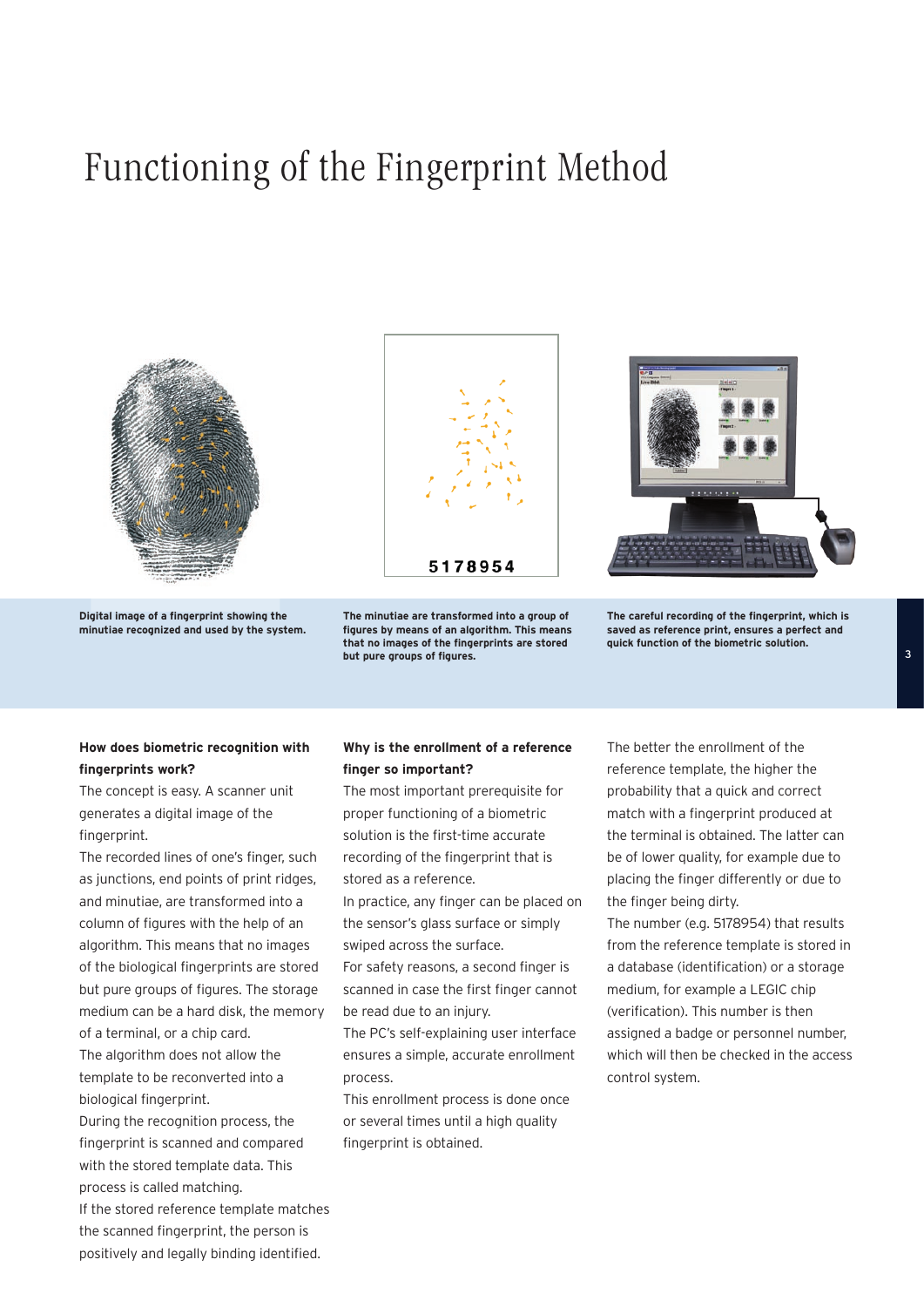# Identification or Verification



**Kaba's Identification Solution – One-to-all matching of the fingerprint data.** **Kaba's Verification Solution – 1 : 1 matching of the fingerprint data via badge.**

**Kaba offers two different types of biometric recognition methods from which the user can choose: According to his requirements, he can choose between an identification and a verification solution. The basis of both methods is the use of the reference fingerprint for identifying individuals.**

#### **Kaba's Identification Solution**

The enrollment station is connected to the PC that runs the enrollment software and the concentrator database. The first-time recording of fingerprint data is done via the enrollment station. The enrollment software files the recorded information as a reference template in the concentrator database. The template is supplemented by a badge/personal number and distributed to the terminals.

This distribution takes place once. After that, all data is managed directly in the terminal.

The terminal identifies the employee by matching the employee's fingerprint with a template containing the employee's personnel number. This comparison with all stored reference data is called 1-to-all (1:n) matching. With this trendsetting procedure no badges are necessary - each person uses the fingerprint for identification. Thus, no badge management is necessary.

#### **Kaba's Verification Solution**

During verification a person's fingerprint is recorded at the enrollment station, converted by an algorithm to a biometric reference data record, and transferred to the individual's data carrier, for example a LEGIC badge of the person. For the recognition process, the reference template is read out from the storage medium. The fingerprint is then scanned, converted, and compared with the badge's reference data record. This comparison is also called one-to-one (1:1) matching. If the two data records match, the employee's identity is confirmed. Another advantage of this solution is that the employee's biometric data is stored on the badge and responsibility is with the holder. This guarantees the data protection regulations.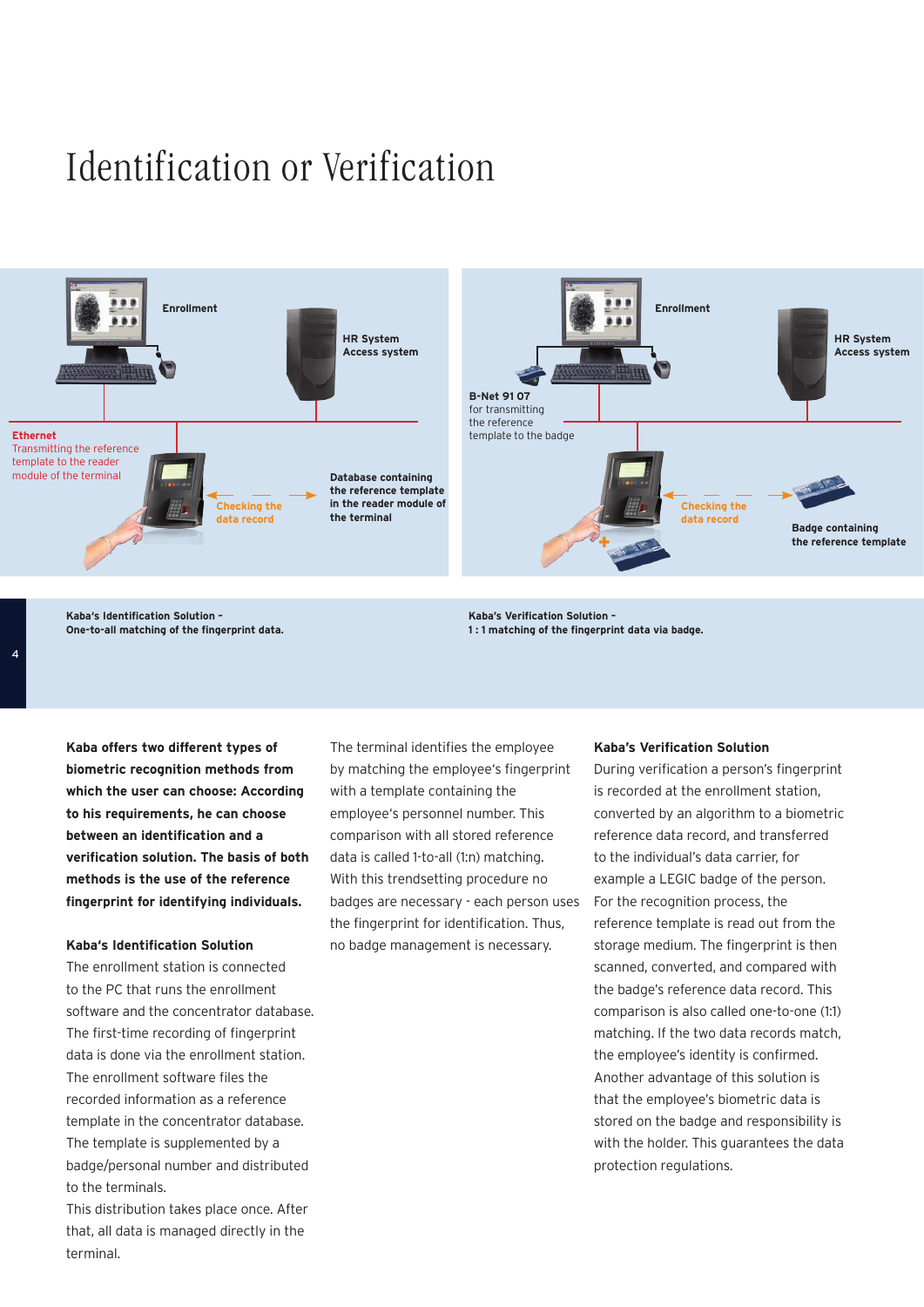# Biometrics - its Benefits Will Open your Eyes!



- Today, fingerprint technology is the most universal method of all biometric systems.
- Employed in almost any application where safe organization and ease of use are important factors.
- Biometric traits cannot be forgotten, passed on, spied on, or stolen, as a badge or PIN can.
- Simple handling of the recognition process.
- High user acceptance.
- Legal certainty who was identified when.
- Sophisticated systems that have been in use for years to complete customer satisfaction.
- Simple addition to existing data collection systems.
- Option to select between identification Optionally for use in outdoor and verification solutions.
- Identification solution based on the Sagem technology, which is also used by security services.
- Adaptation to already existing workflows and integration of biometrics into IT structures.
- Comprehensive terminal range for time recording and production data collection applications and for access control.
- Personal data protection because it is not possible to reconstruct the biological fingerprint from the stored finger template.
- The use of the trendsetting biometric system emphasizes a company's positive appearance.
- Suitable for daily use in rough environments.
- installations.
- Due to the unambiguous identification, a misuse such as "in or out booking" for other employees is impossible.
- Process optimization and cost savings with the identification method:
- no badges necessary
- no costs arise because of lost badges or badges that have not been returned
- no late booking entries because there is no badge to be lost
- Employee turnover and seasonal variations of employee numbers can be implemented more costeffectively than with traditional badge systems.